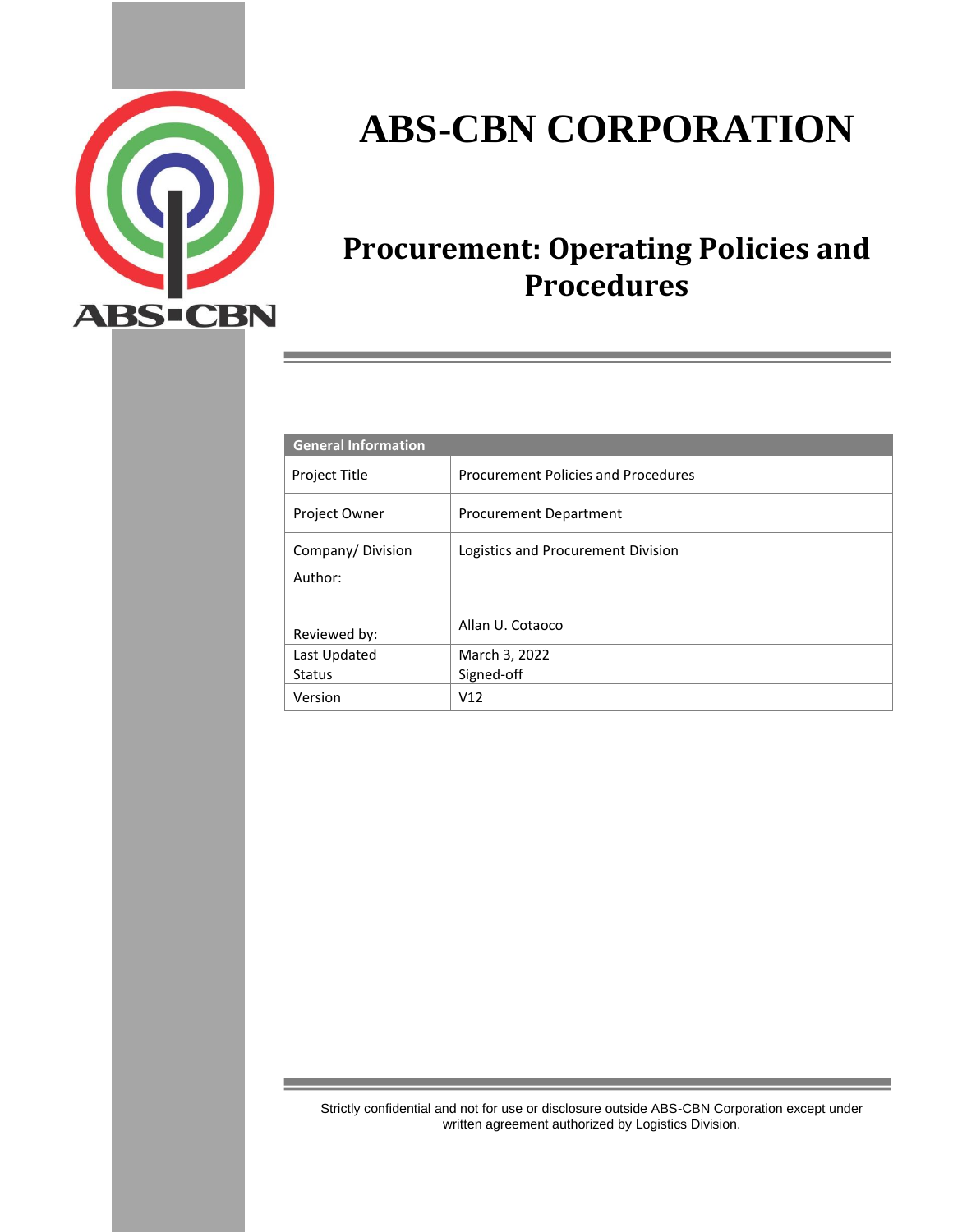

## Table of Contents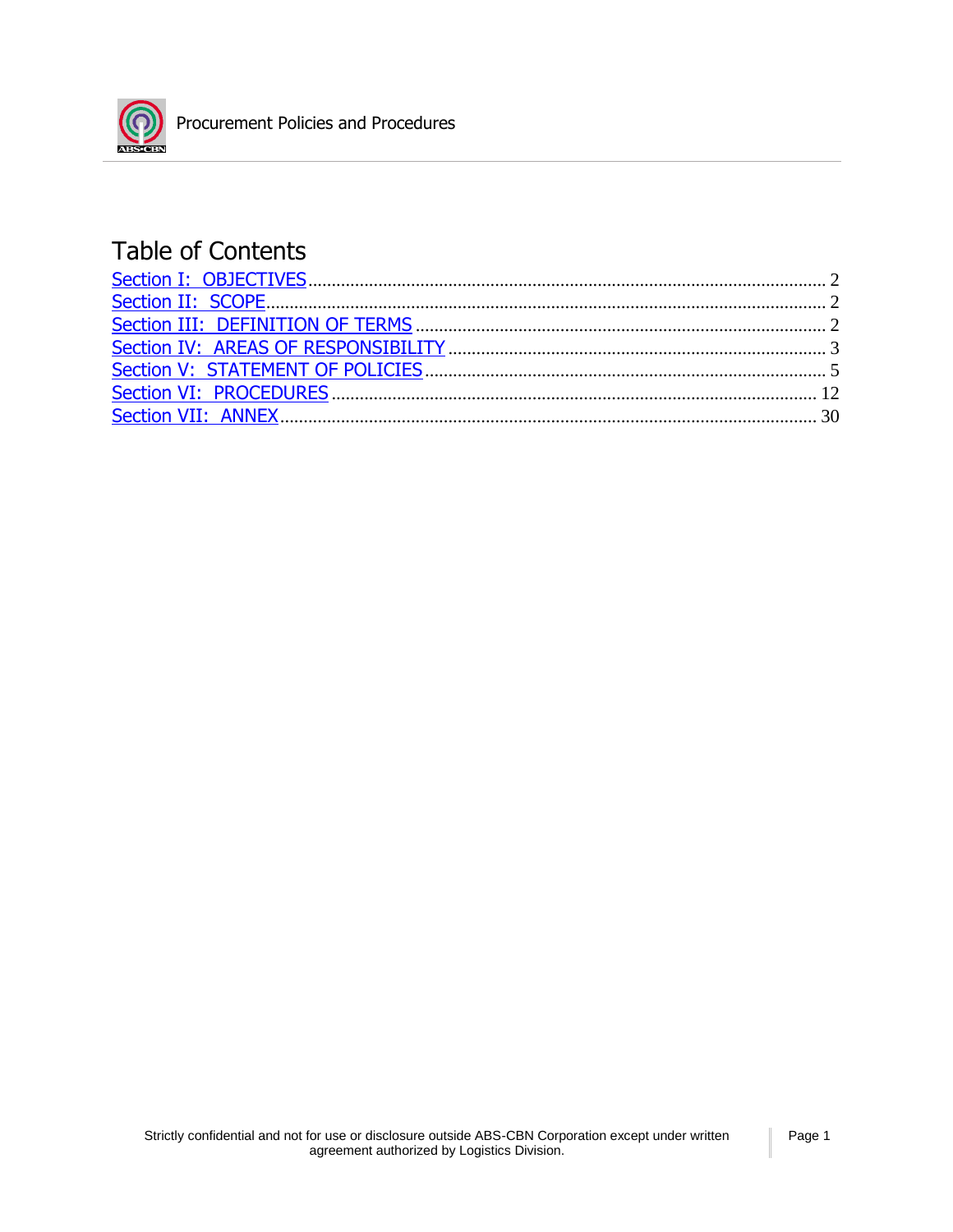

#### **PREAMBLE**

It is the aspiration of ABS-CBN Corporation and its subsidiaries to comply with the procurement framework established by the United Nations on Sustainable Procurement. Sustainable Procurement (SP) is an approach that incorporates social, economic, and environmental impact considerations and sustainability. Its aim is to ensure that all products and services procured supports local economic development, with the least environmental and most positive social impact, with the best value for money.

For this reason, enhancement of existing procurement policy shall be the preliminary endeavor of this department and is geared towards:

- Placement of control aimed at minimizing risks and improving efficiency,
- Maintaining a transparent and competitive process for procuring goods, services, and infrastructure projects based on eligible purchase request, and
- Observance of the highest ethical and professional standards in establishing a mutually beneficial relationship with our supplier. Integrity, fairness, and respect will serve at the foundation of this relationship.

## **Section I: OBJECTIVES**

- To minimize risks through controls and improve efficiency
- To maintain transparency and competitive procurement process
- To formalize standard policies and procedures to enforce compliance
- To comply\* with the procurement framework established by the UN on Sustainable Procurement
	- o Social,
	- o Economic and,
	- o Environmental impact

**\*-Aspiration** of ABS-CBN Corporation and Subsidiaries

## **Section II: SCOPE**

This documentation covers the Generation (and approval) of Purchase Order:

- **Preconditions**
- Vendor Selection
- Bidding and Quotation
- Awarding Rules

\*Note: This policy does not cover Vendor Accreditation and eAuction Policies and Procedures

## **Section III: DEFINITION OF TERMS**

**Bidder** – an organization willing to provide goods and services required as evidenced by a proposal or quotation submitted in response to a company solicitation.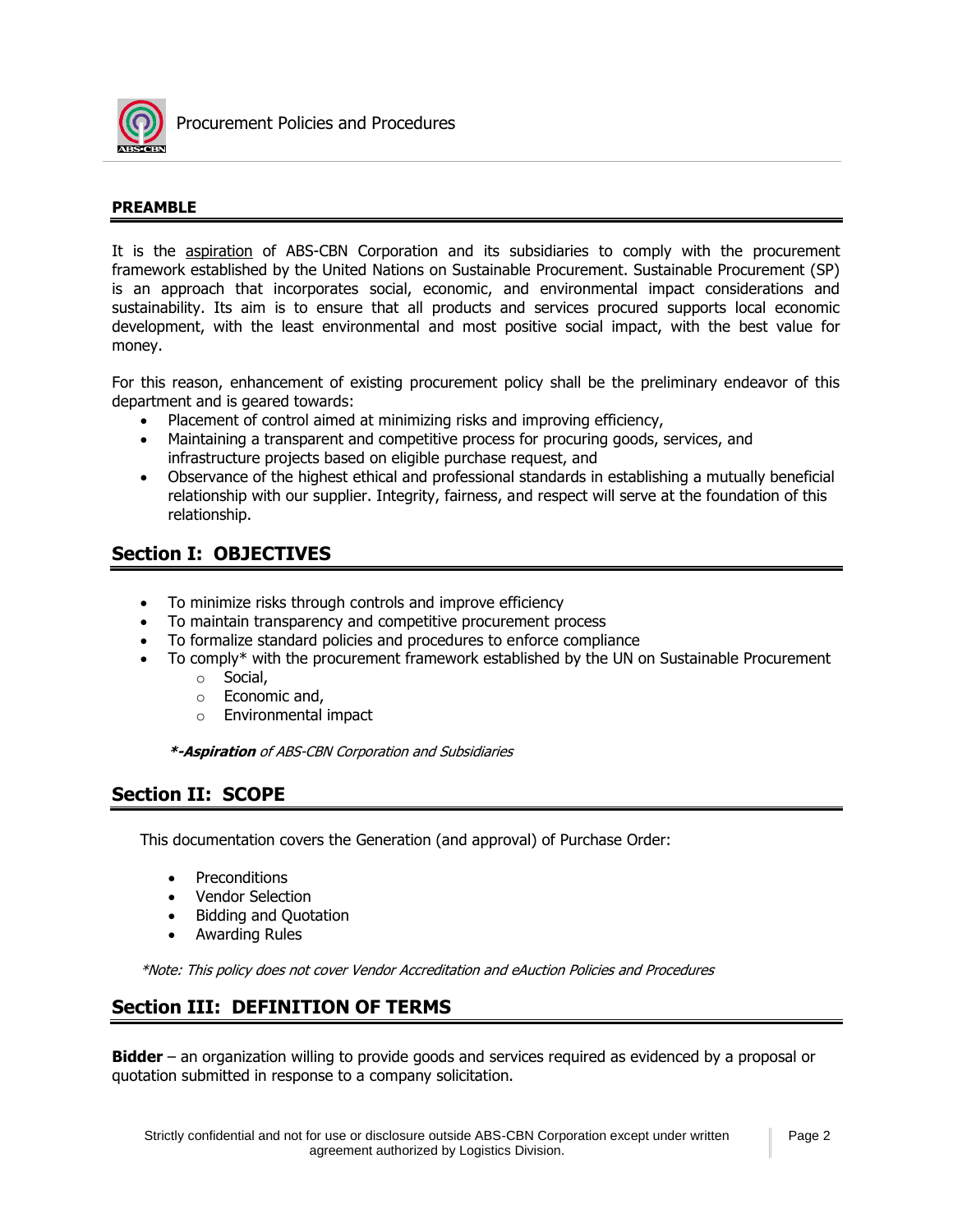

**Bidding** – the act or process of making bids; an offer; a proposal of a price, as at an auction

**CPA** – Ceiling Price Acceptance

**Contract** – a formal written understanding with a vendor to provide goods and services in conformity with documented descriptions and terms.

**Contract** - a form of Outline Agreement for non-stock items

**Expression of Interest (EOI)** – is the process of seeking an indication of interest from potential vendor/supplier who are capable of undertaking specific work or provision of material items. A formal registration of interest in providing the company with goods and/or services.

**Outline Agreement** – a long-term purchasing agreement with a vendor concerning the supply of materials or services subject to specified conditions

- Scheduling Agreement a form of Outline Agreement for stock items
- Contract a form of Outline Agreement for non-stock items

**PRPO Variance** – the deficiency between the winning bid (PO) and the approved purchase request (PR) that requires supplemental budget from the requestor to proceed to the actual purchase of requirement.

**Proposal/ Bid** – refers to a signed offer submitted by a supplier, manufacturer, distributor, contractor or consultant in response to the Bidding Documents.

**Purchase Requisition (PR)** – a document created online by the requisitioning department to request purchase of non-stock or stock items.

**Purchase Order (PO)** - issued solely by the Procurement Department, in response to an approved Purchase Requisition (PR), committing the Company to a purchase transaction from a vendor as specified therein. The PO describes the items/services being ordered and incorporates appropriate terms and conditions governing the transaction.

**Quotation** – also known as **Proposal** or **Bid**. A statement of the current market price of a commodity or service, usually appearing on the vendor's letterhead and signed by the vendor

**Repeat Order** – a method of Procurement that involves a direct Procurement of Goods from the previous winning bidder, whenever there is a need to replenish Goods.

**RFI** – Request for information, is a common business process whose purpose is to collect written information about capabilities of various suppliers.

**RFQ** – Request for quotation, is a business document used in soliciting price and delivery quotations that meet minimum quality specifications for a specific quantity of specific goods and/or services.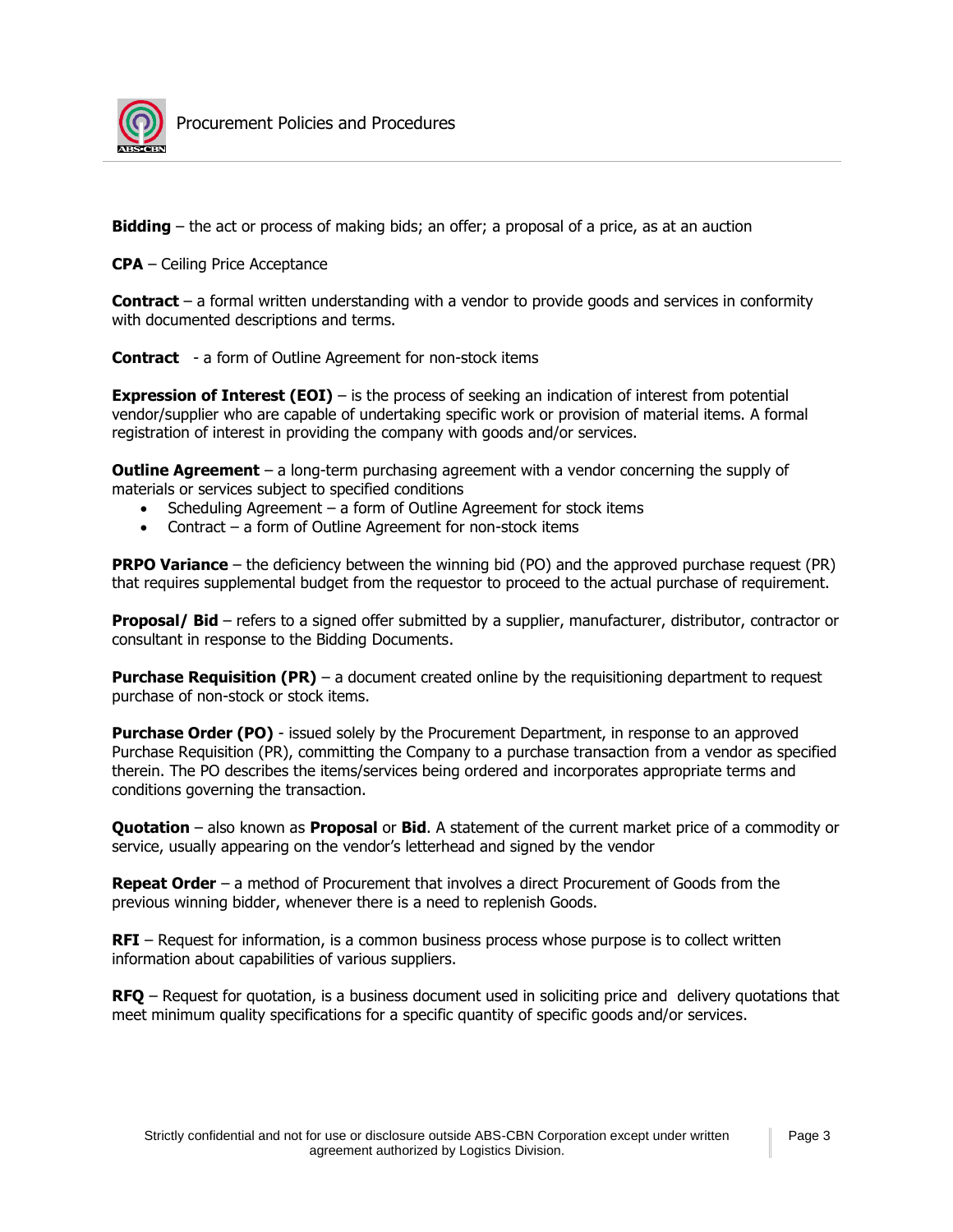

**RFP** – Request for proposal, is a business document that announces and provides details about a project, as well as solicits bids from appropriate contractors. It is intended to request for the total service cost hence RFP is detailed than RFQs.

**Scheduling Agreement** – a form of Outline Agreement for stock items

**SCAR** – Supplier's Cash Advance Request

**Vendor Accreditation** – this is a system for qualifying prospective vendors on the basis of a set of screening criteria, such as product/service quality, technical competence, adequacy of facilities/ resources, financial stability and track record from existing clients

## **Section IV: AREA OF RESPONSIBILITIES**

#### **BUYER / PURCHASER**

- Requests for quotations from prospective/accredited vendors
- Evaluates received quotations and negotiates with the vendors
- **•** Prepares and submits comparative analysis report on prospective vendors
- **•** Creates purchase orders
- Accomplishes SAP Scheduling Agreement / Contract for outline agreements and PR/PO variance form as necessary
- Issues bid documents and expression of interest for shortlisted vendors to participate in biddings
- Tabulates bids and schedules the opening of sealed bids, if applicable
- Creates tender reports for closed bid of major projects or construction, if applicable
- **•** Requests for the revised proposal from the winning Vendor / Bidder
- Endorses failed bid to Bidding Committee
- **Endorses new vendors to Vendor Management**

#### **PROCUREMENT DEPARTMENT HEAD**

Reviews and approves purchase orders and outline agreements (refer to the board approved approval matrix)

#### **PROCUREMENT SECTION HEAD**

Reviews and approves purchase orders and outline agreements (refer to the board approved approval matrix)

#### **PURCHASING COORDINATOR**

- Prints and logs approved POs
- **•** Prints and sends scheduling agreement / contract
- **•** Print and sends delayed penalty agreement, when needed
- **•** Generation of procurement performance report
- **•** In-charge of revolving fund and release of funds to the buyer if necessary

#### **LOGISTICS & PROCUREMENT HEAD**

- Reviews and approves/disapproves SAP scheduling agreements / contracts, justification for emergency purchases, and outline agreements (refer to the board approved approval matrix)
- Decides whether to revoke accreditation of vendors if needed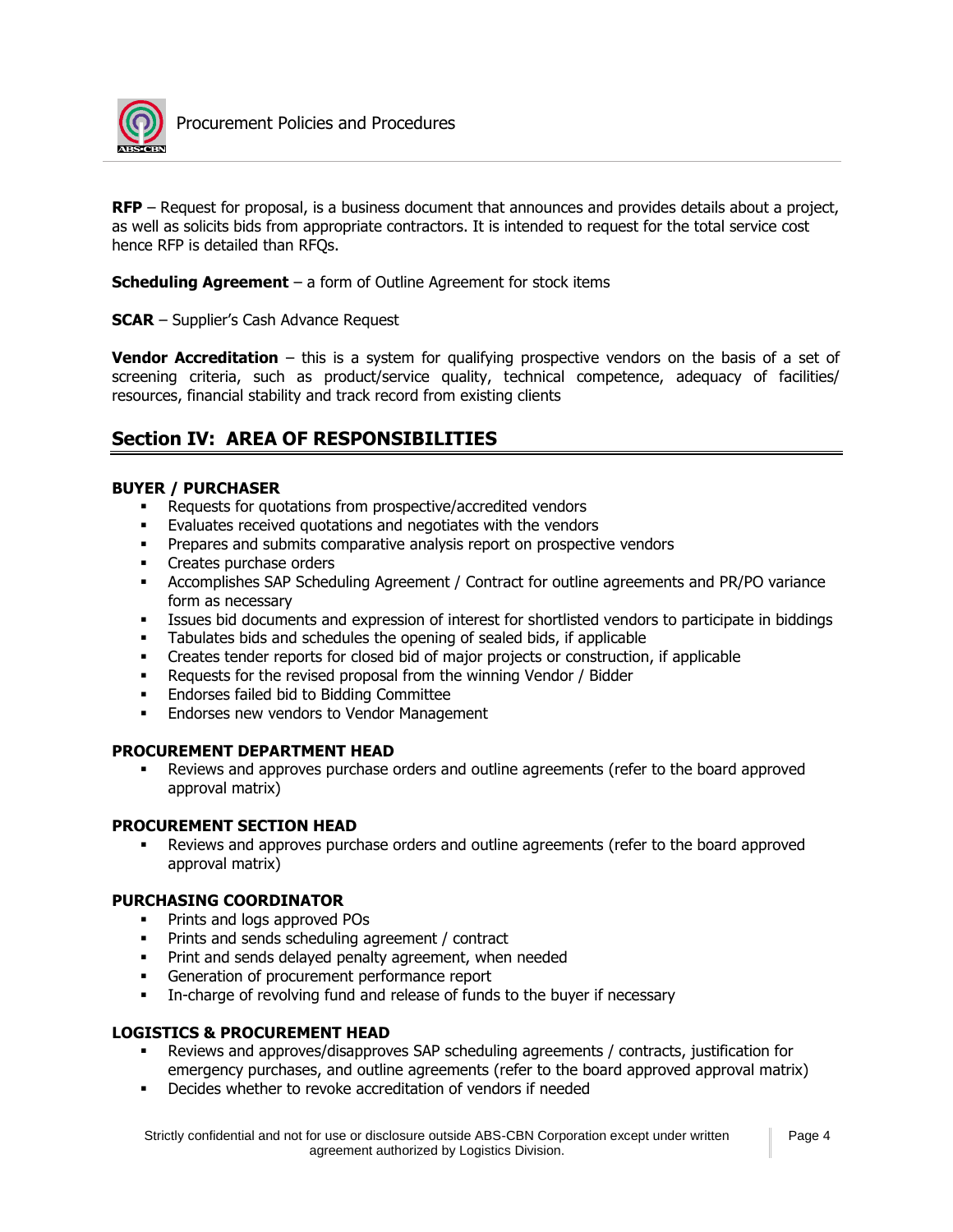

Performs offline negotiation together with the assigned Buyer in cases wherein bidder(s) decided not to join (through rejection ceiling price) the eAuction process.

#### **FINANCE OFFICER / VENDOR MANAGEMENT**

- Conducts assessment and evaluation of the vendor's capacity as needed for accreditation
- Triggers the review of the contracting capacity risk (NFCC)

#### **PROJECT PROPONENT**

- **Ensures that approved P or signed budget memo and signed project brief are available**
- **EXECUTE:** Issues technical bid documents
- Conducts pre-bid and site visit, if applicable
- Discusses technical requirements with the vendor/supplier
- Evaluates technical requirements for closed bids of major projects / construction
- Issues technical evaluation result to Procurement
- Validates revised proposal of winning vendor based on the eAuction result

#### **BIDDING COMMITTEE REPRESENTATIVES**

Participates in the opening of the sealed bids in the absence of assigned Bid Com.

#### **BIDDING COMMITTEE**

■ Reviews and approves the selection of the winning bidder

#### **QUANTITY SURVEYOR**

- **Assist the Project Proponent during project planning to come up with reliable cost** reference/budget
- **•** Assist the Project Proponent in the technical validation of revised proposal submitted by the winning eAuction vendor (>500K & Up), in needed

## **Section V: STATEMENT OF POLICIES**

#### **I. General Statement**

- 1. Procurement of goods, services, and infrastructure projects shall be competitive and transparent and therefore shall ensure that all pertinent information and requirements are available, complete, and clear; prior to any procurement activity.
- 2. Anything beyond this policy shall require the approval of the authorized approvers. These authorized approvers shall be based on the board-approved PO approval matrix or designated approvers (refer to Annex C).
	- $\circ$  Those exemptions through approved justification memo includes, but is limited to the following:
		- Strong preference by the end-used due to the technical requirement
		- Urgency of Need
		- **Emergency Purchases**
		- Repeat order (within 3 months/framed contract)
		- **Exclusive Distributor**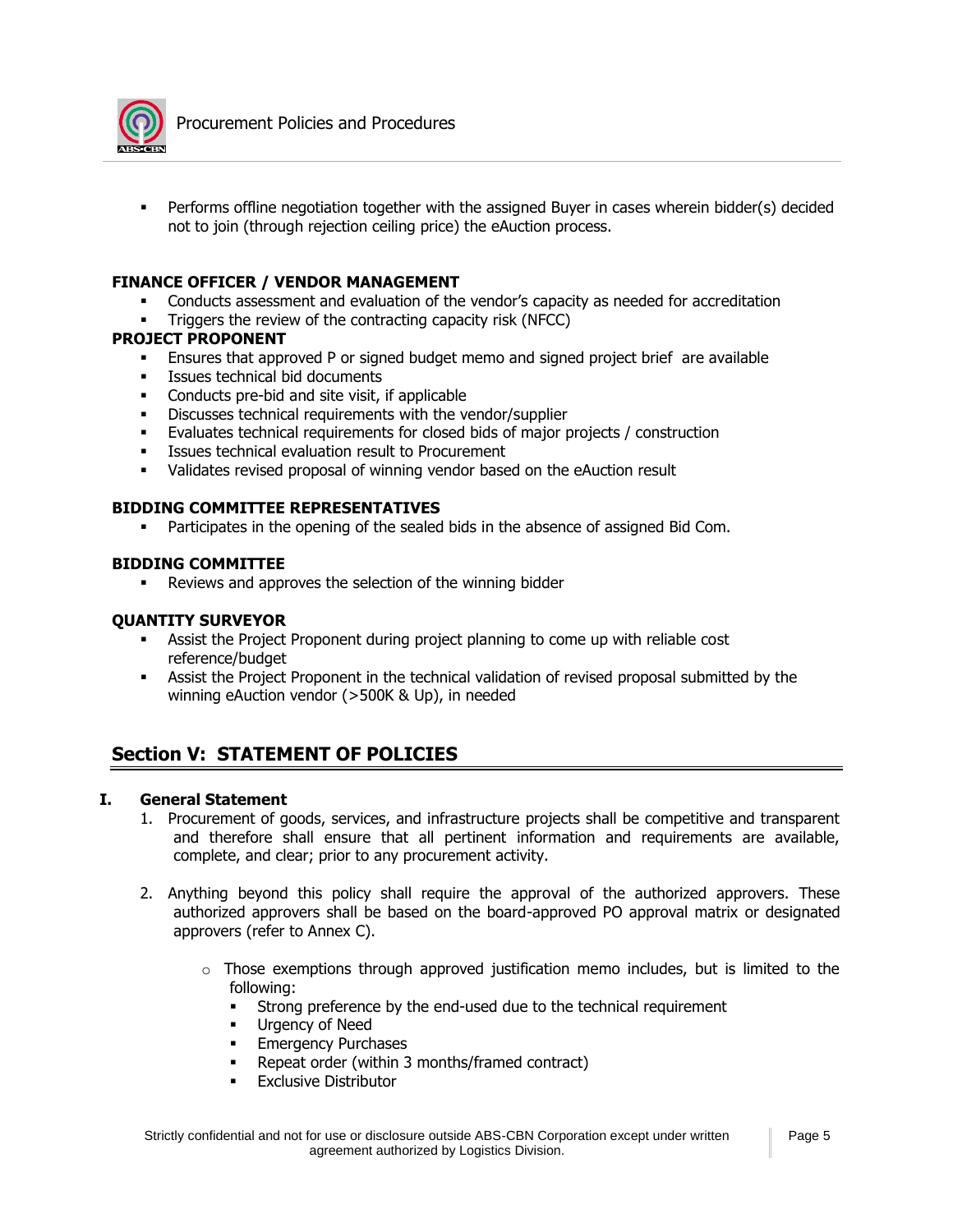

#### **II. Pre-Conditions (Purchase Requisition)**

1. Procurement of goods, services and infrastructure projects shall be competitive and transparent and therefore shall ensure that all pertinent information and requirements are available, complete and clear; prior to any procurement activity.

The said requirements include but not limited to:

- Approved PR and/or budget memo,
	- o Signed project brief/signed SOW (Capital Project)
	- o Signed project documents (Non-Tech)
	- o Signed memo (Technical)
- For Construction projects, Project proponent shall seek the assistance of Quantity Surveyor (QS) during:
	- 1. Planning Stage
	- 2. Technical Evaluation
	- 3. Technical Validation (after eAuction result)
	- o Quality Surveyor shall assist in the technical and commercial evaluation but not in the price negotiation
- 2. All disbursements shall be withdrawn from an approved budget and shall be subject to an approval prior to any spending. Any unbudgeted disbursements, beyond template or any deviation from policy shall go through the unbudgeted approval process before any spending takes place.
- 3. Creation of Purchase Requisition (PR) in the sourcing system shall be done before the purchase to ensure that it is within approved budget. The approved PR shall trigger the Procurement Department to proceed with the quotation/bidding process.
- 4. Recurring purchase requisitions for goods, such as stock items or other consumables/supplies, shall be covered by a contract (refer to Section VI: Procedures). As such, purchase orders within the agreed contract duration shall no longer require quotation and bidding.
- 5. All purchase requirements shall be requested through a purchase requisition and, as such, shall undergo the standard purchase order procedures (refer to Section VI: Procedures 1, 2, 3, and 7) of the Procurement Department. In line with the objective to expedite the purchasing process, non-PO transactions are allowed following the guidelines below:
	- a. Purchase of recurring services (e.g., utilities, maintenance, housekeeping and janitorial services, rentals, etc.) and production-related expenses (e.g., catering services and equipment rentals, etc.) will be processed as a non-PO transaction.
	- b. Prior to engagement, vendors of non-PO transactions shall still be subject to accreditation and bidding/quotation policies, and shall be covered by a contract initiated /handled by Project Proponent.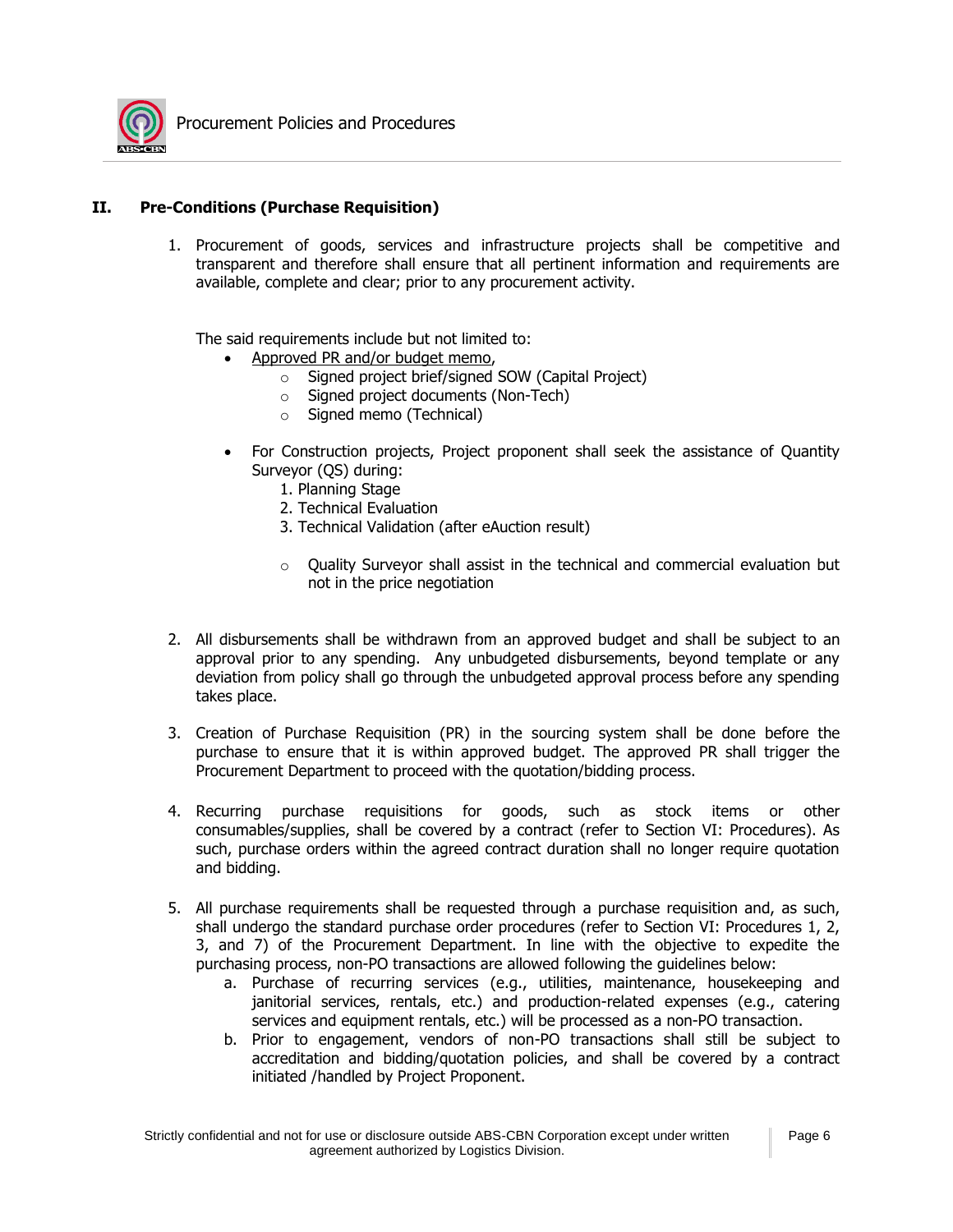

#### **III. Vendor Selection**

1. Procurement Department shall source vendors from accredited suppliers only. Vendor accreditation process shall be handled by the Vendor Management.

#### **IV. Bidding and Quotation**

1. Purchase requisitions shall be executed as follows:

| <b>Procurement</b>                                               | <b>Amount (in Philippine Peso)</b><br>- Annual Estimated Transactions                     |  |
|------------------------------------------------------------------|-------------------------------------------------------------------------------------------|--|
| Acquisition through accredited suppliers, no<br>auction needed** | 10,000 and below Non-Capex items and services (i.e.,<br>nails, miscellaneous items, etc.) |  |
| At least three (3) Request for Quotations (RFQ)                  | >Php 10,000 to $<$ 500,000                                                                |  |
|                                                                  | $\ge$ Php 500,000 to < Php 5 Million                                                      |  |
| eAuction                                                         | $\geq$ Php 5 million and above                                                            |  |

For ABS-CBN Regional, purchases amounting to PhP 50,000 and below are not required to follow the above minimum three-RFQ requirement. On the other hand, for purchases above PhP 50,000 and getting at least three RFQs is not possible, the Station Manager shall prepare a justification memo subject to approval of the Regional Finance Officer and the Division Head.

Note: \*\*In cases wherein cash payment is required by winning vendor, refer to Section VI: Procedures for Cash Purchase Process as well as the following guidelines:

- ABS-LOG-PR-2017-M10001 Procurement Revolving Fund Guidelines
- ABS-LOG-PR-2017-M10002\_Purchase Card Policy

2. In cases where bidders are sourced/recommended by the project proponent through the Vendor Management, at least one additional (1) bidder shall be sourced by Procurement Department unless the vendor/s recommended by the proponent is/are the only vendor/s available to serve the requirement.

3. The following shall proceed directly with contract processing (i.e., exempted from the bidding process):

- Exclusively distributed products/services including spare parts/repairs/location
	- i. Supported by certification/clear statement of the unique performance factors of the product or supplier specified. Unique factors shall be verified by the following:
	- ii. Quantity Surveyor (QS) for construction
	- iii. SME for technical/ non-technical items/services
- Change order for the same vendor with the same scope/SOW provided that the original contract is already awarded to that vendor and project is already ongoing.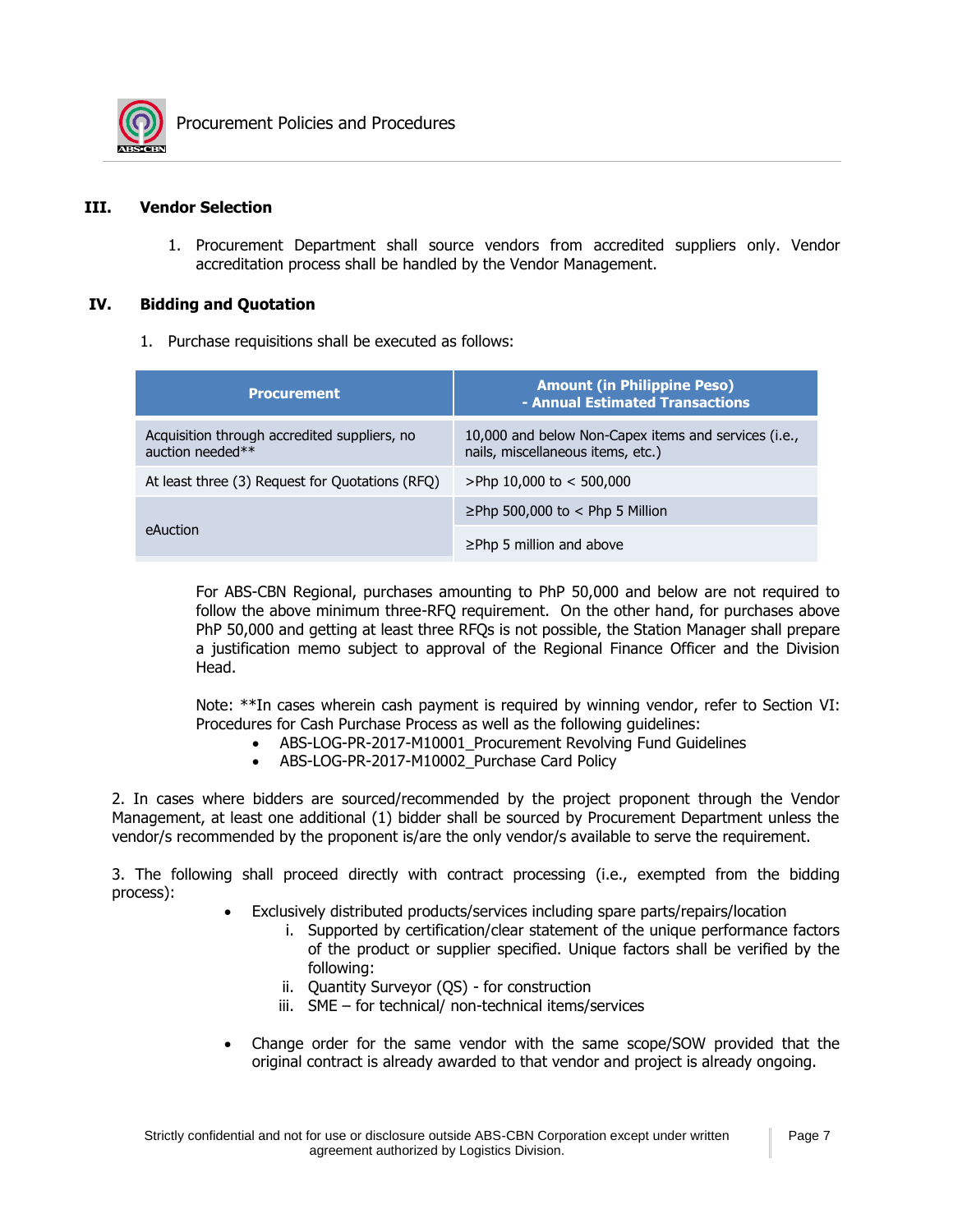

4. For purchases requiring quotation only, quotes shall be requested from at least three (3) accredited vendors except in the following instances:

- a. Number of vendors for items from foreign sources will depend on the available local distributors or dealers
- b. Professional / Technical services where the competencies are known and competition will not result in any price or performance advantage
- c. Repeat order for items within three (3) months from the date of the most recent request for quotation
- d. Emergency purchases

5. Biding with variance shall be subject to the approval of the Division/Department Head and the respective Finance Officer and shall be applicable to the scenarios below:

| <b>Applicable to:</b> | If PO Variance vs PR Amount<br>is: | Then:                       |  |
|-----------------------|------------------------------------|-----------------------------|--|
| $\geq$ Php 100,000    | 5% above the PR amount             | Prepare PR/PO Variance Form |  |
| >Php 100,000          | $\geq$ Php 5,000                   |                             |  |

Approval shall be documented through the use of PR/PO Variance Approval Form.

6. Failed or disqualified bids shall be endorsed by the Buyer to the Bidding Committee for further assessment.

#### **V. Bidding through eAuction**

- 1. Bidding through eAuction shall be approved based on the board-approved approval matrix (refer to Annex C).
- 2. For major projects, the Net Financial Contracting Capacity (NFCC) of the vendor shall be considered when awarding projects or contracts to a vendor to address the concentration capacity risk. The NFCC should at least be equal to the approved budget. The Vendor Management and the Procurement Finance Officer (FO) shall trigger the review of the contracting capacity risk. Refer to Annex  $D$  – for the contracting capacity formula.
- 3. A bid is disqualified for any of the following reasons:
	- a. Major non-compliance to specifications as recommended by technical reviewer or SME
	- b. Pricing error that have a major impact on the bid outcome, as notified by the Buyer.
	- c. Non-compliance to work instructions that have a major impact on the bid outcome.
	- d. Omission in statement of work as recommended by Project Proponent and SME
	- e. Incomplete and late bid submission
- 4. A bid is deemed failed when one of the following conditions is met:
	- a. Leakage or bid integrity is compromised
	- b. All bids have major non-conformance(s)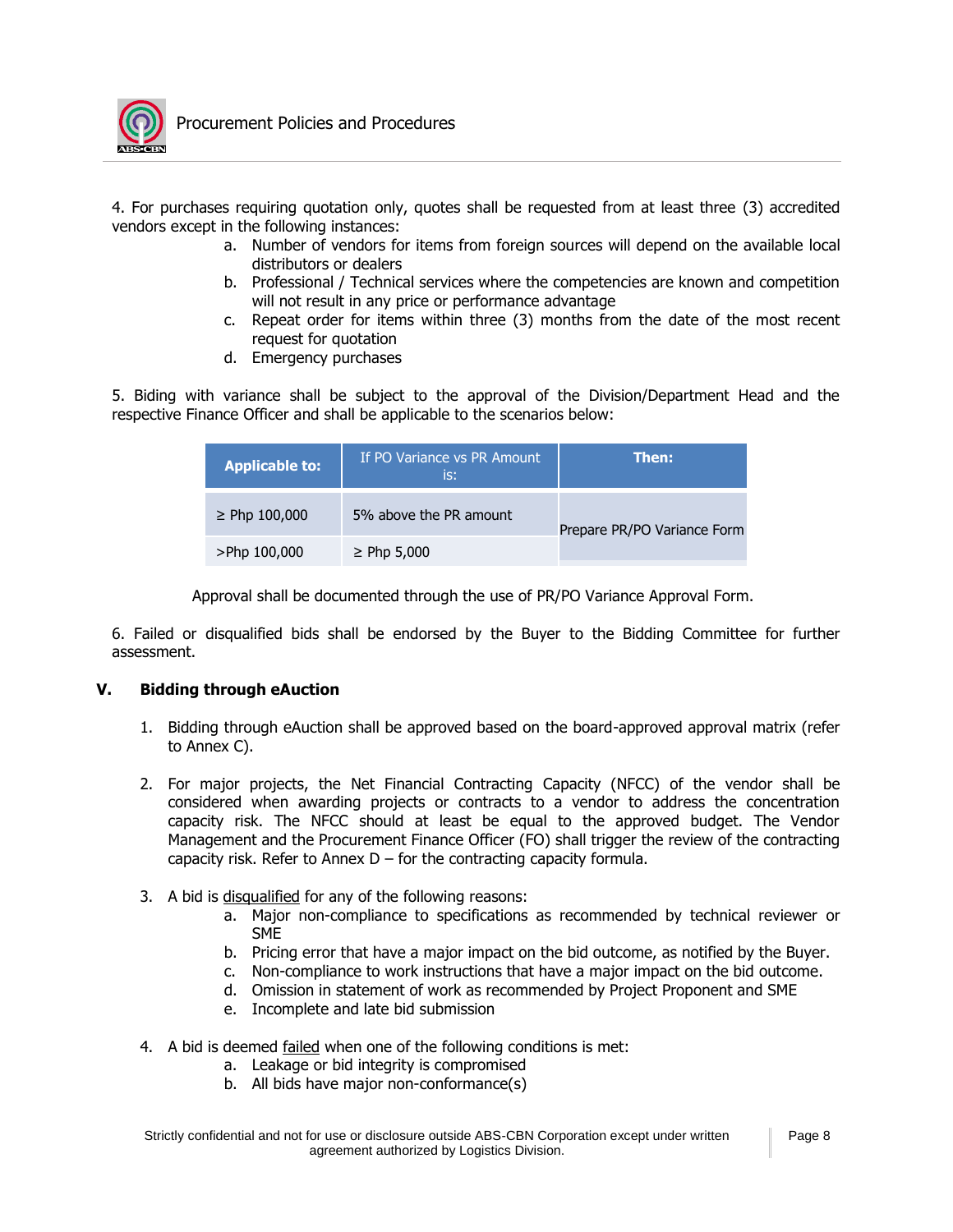

- c. All bids are 15% above the approved budget
- d. Only one (1) qualified EOI response

#### **VI. Emergency Purchases**

1. A justification memo shall be accomplished by the requestor for emergency purchases. An emergency purchase is defined as a purchase arising from an unexpected and immediate need that may result in significant financial loss or health and safety implications if not served. This memo shall be approved in accordance with the Unbudgeted Approval Matrix (refer to Section VII: Annex).

2.The vendor accreditation and bidding/quotation steps are suspended for emergency requirements. For new vendors serving emergency requirements, a post-facto accreditation shall be done, unless the purchase is assessed to be a one-time (non-recurring) purchase.

3. New vendors engaged during the emergency situation shall be endorsed to Vendor Management.

#### **VII. Purchase Ordering**

- 1. All purchase orders shall be duly approved before processing (See Annex B for the Approval Matrix).
- 2. PO price variance amounting to either 5% (for POs above Php 100,000) or Php 5,000 (for POs worth Php 100,000 and below) against the approved amount in the PR shall be subject to the approval of the Division/Department Head and the respective Finance Officer. Approval shall be documented through the PO Variance Approval Form.

3. Advance payment or down payments shall be avoided whenever possible. All Down payment shall be made after prior approval. (see annex B and C, PR/PO approval matrix) and shall not exceed to 30% of the contract price.

a. For the following services where requirement of down payment is a standard industry practice shall not exceed to 50% of the contract amount:

- Hotel and restaurant services
- Use of conference/seminar and exhibit area
- Lease of office space
- Membership dues
- **EXECUTE:** Supplier who offer substantial discounts
- **EXECUTE:** Supplier of medical supplies and
- **EXECT** Supplier of personal protective equipment (PPE)

b. Procurement of goods required to address contingency arising from natural calamities in areas where a "State of Calamity' has been declared by appropriate authorities shall not exceed 15% of the contract price.

Exceeded amount from the down payment shall require the approval of Logistics and Procurement Head.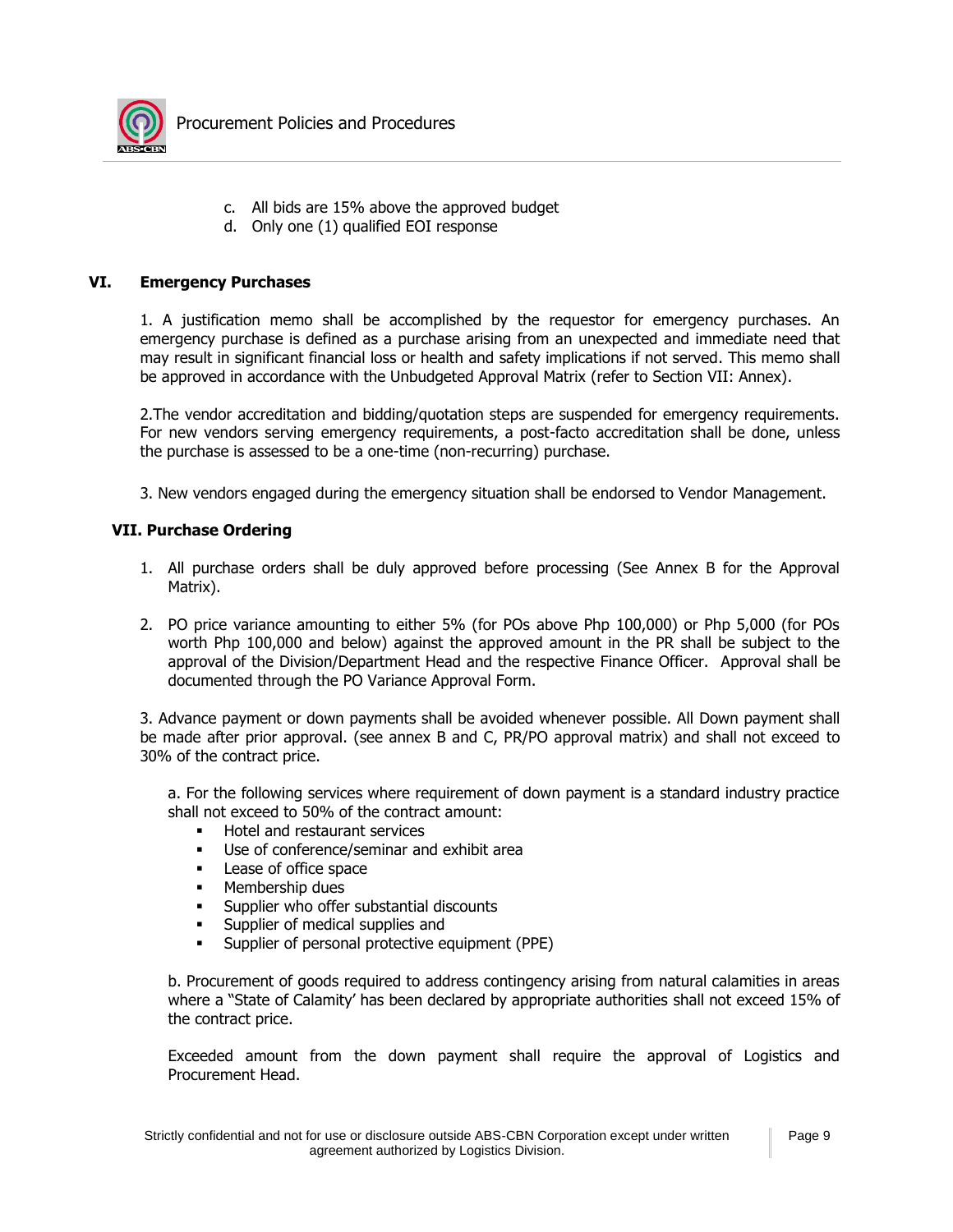

## **Section VI: PROCEDURES**

1. **Major/Minor Bidding through eAuction:** High-Level Process for Projects/Items with Php500,000 & Above Budget.

**High-Level Process for Projects/Items with Php500,000 & Above Budget**



#### **IMPORTANT NOTES:**

1. Policies stated on **V. Major Bidding through eAuction** shall apply only to Projects/items **with budget that is ≥ PhP5million**

2. **Major and Minor Bidding through eAuction** have the same process. The only difference is the PO approvers, as follows:

 a) **≥ PhP 5M** – Bid Com (composed of Logistics & Proc. Head, Comp CFO for one entity, plus Group CFO & President for multiple entities

b) ≥ PhP 2M to <PhP 5M - Bid Com (Logistics & Proc. Head, Proponent/Requestor Div. Head, FO Head or Subs CFO

c) **PhP 500K to < PhP 2M** – Logistics & Procurement Head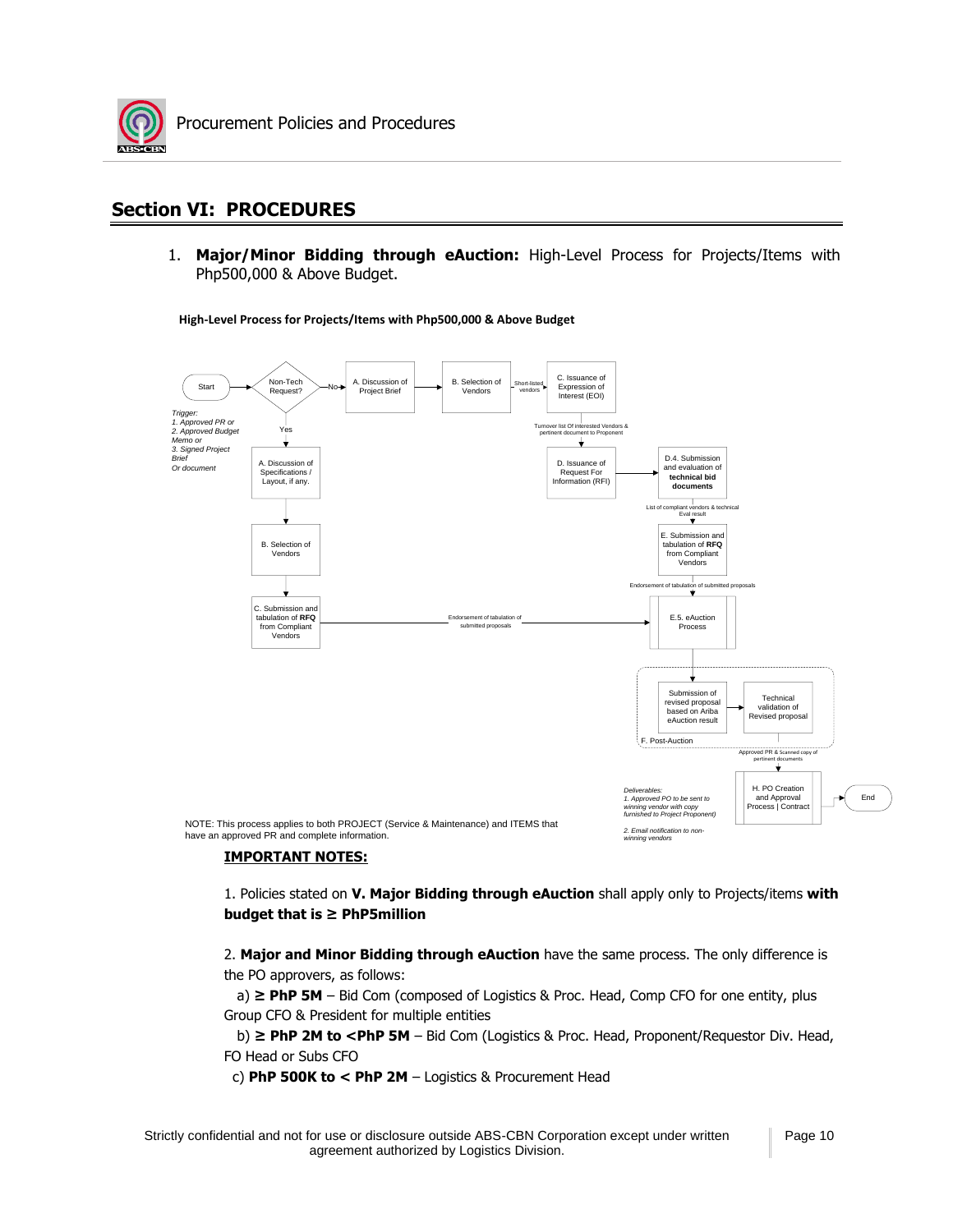



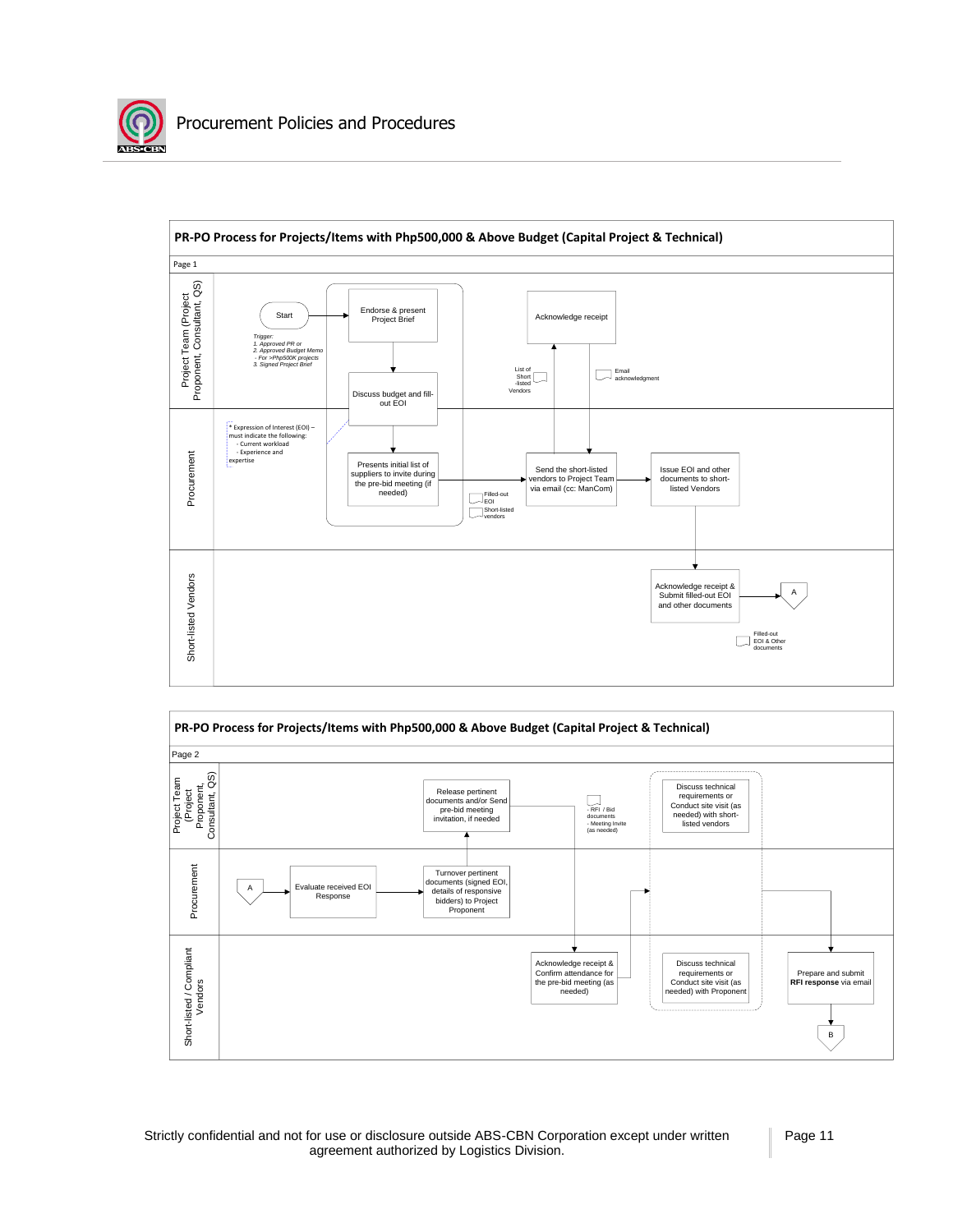

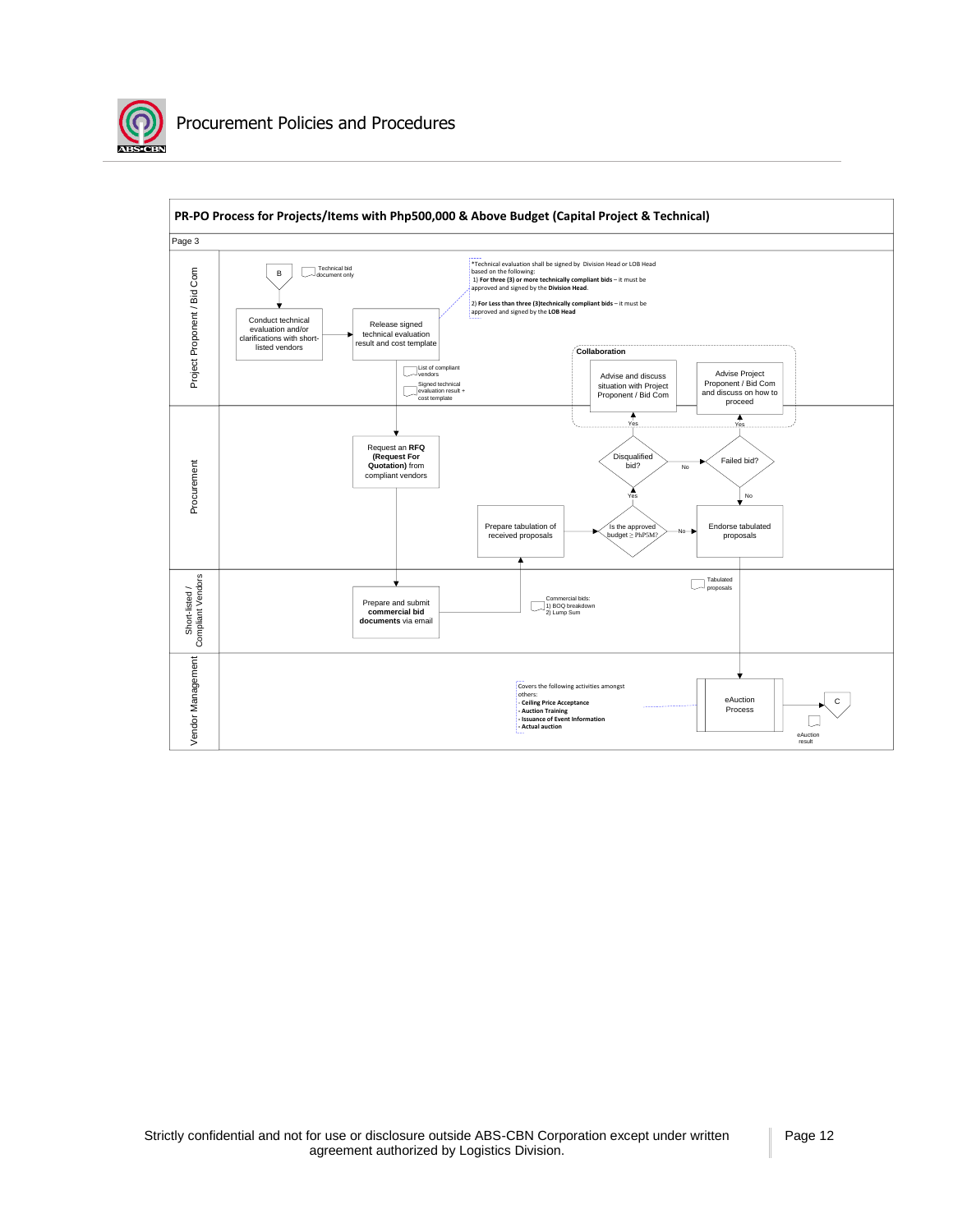

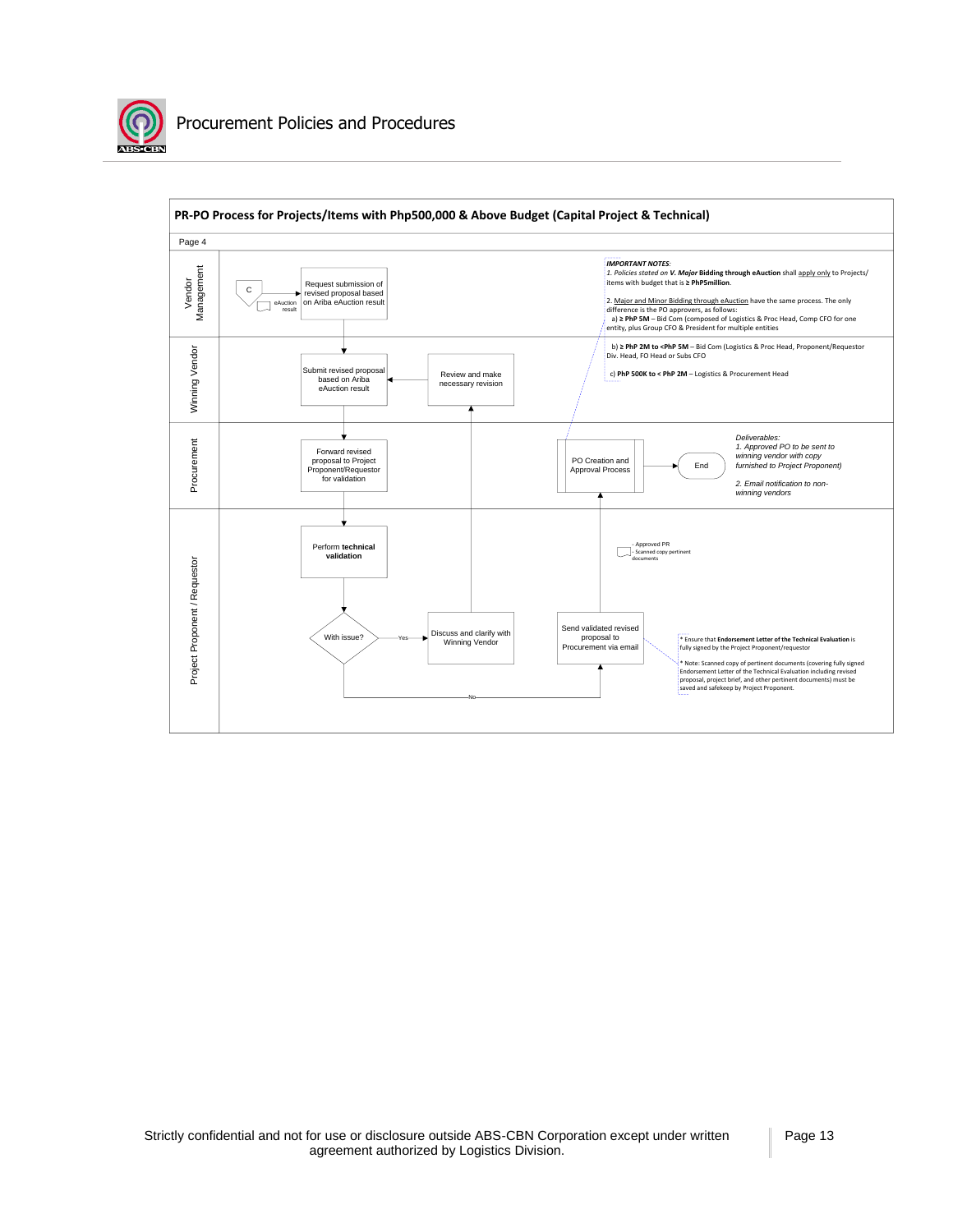

## Start Start Selection of Send Request For Vendors Start Punchase Send Request For Quotation (RFQ) Submission and Trigger:<br>1. Approved PR<br>
Submission and<br>
Submission of **RFQ** End **Tabulated** PO Creation and **PO Creation and** PO Creation and **PO Creation and** PO Creation and **End** *Deliverables:* **1.** *PO* Creation and **Approval Process Quotations Process Poliverables:<br>** *PO* **Creation and Approval Process** *Deliverables:***<br>** *1. Approved PO* Selection of Vendors



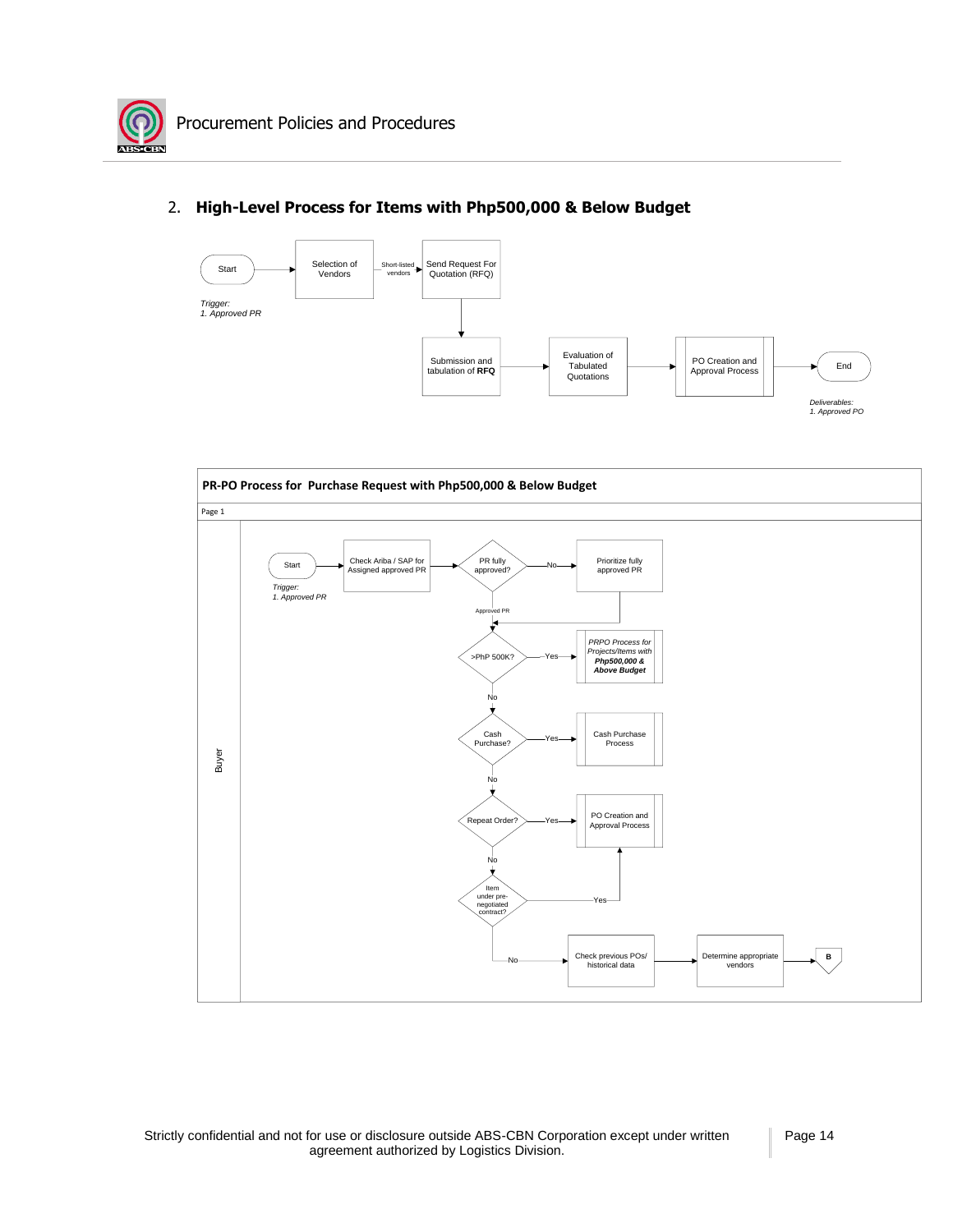

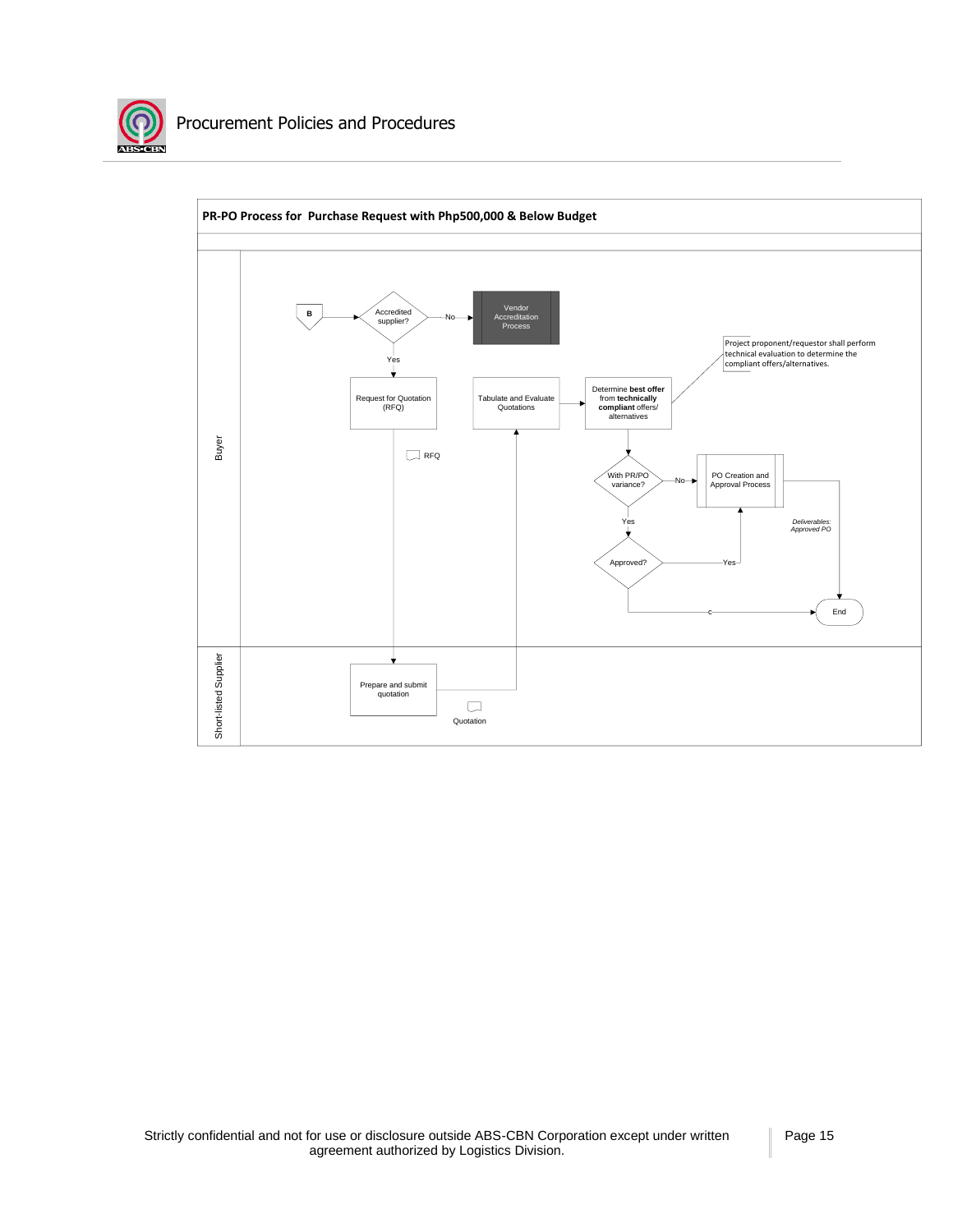



#### 3. **High-Level Process for Projects (Service PR) with Php500,000 & Below Budget**

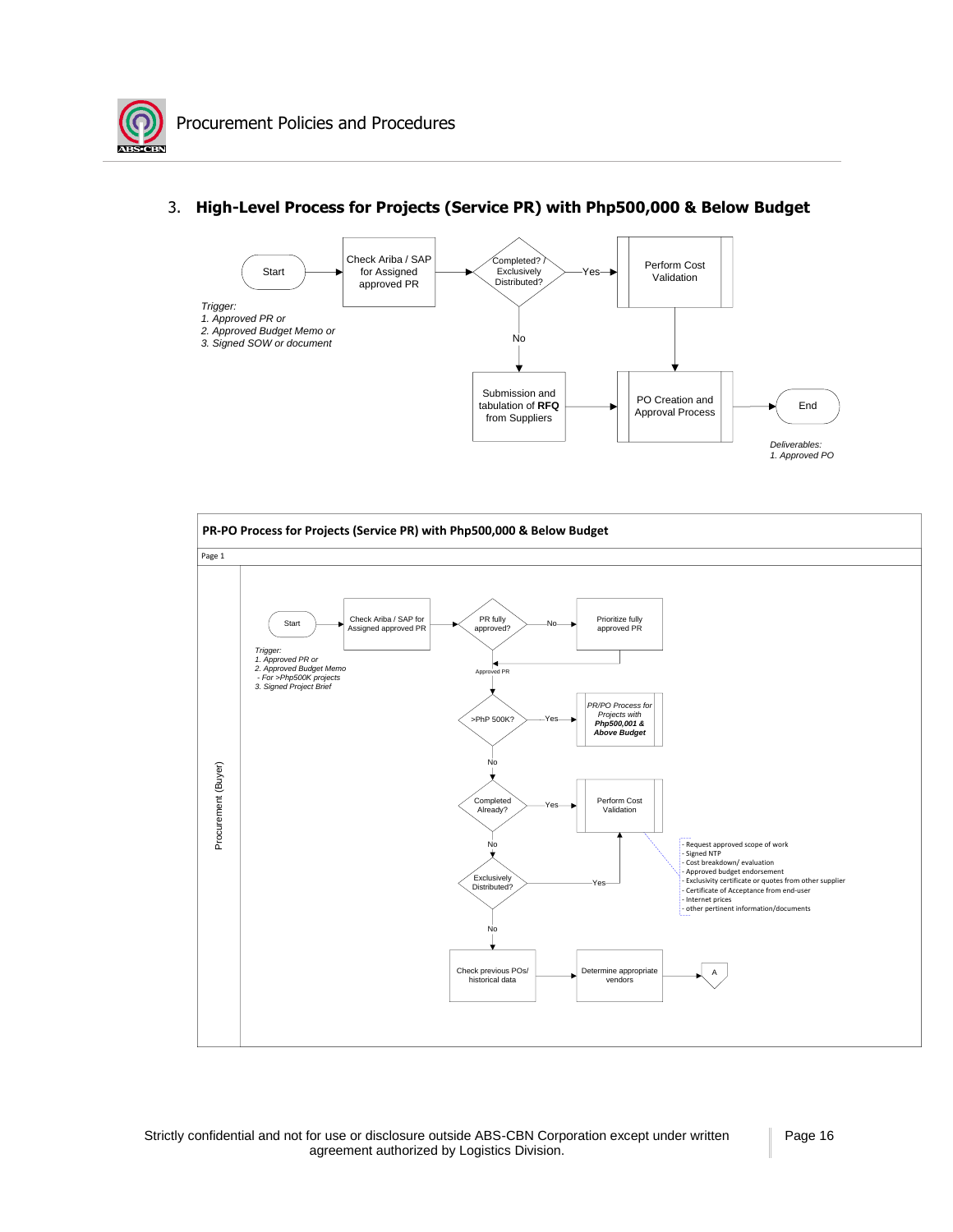

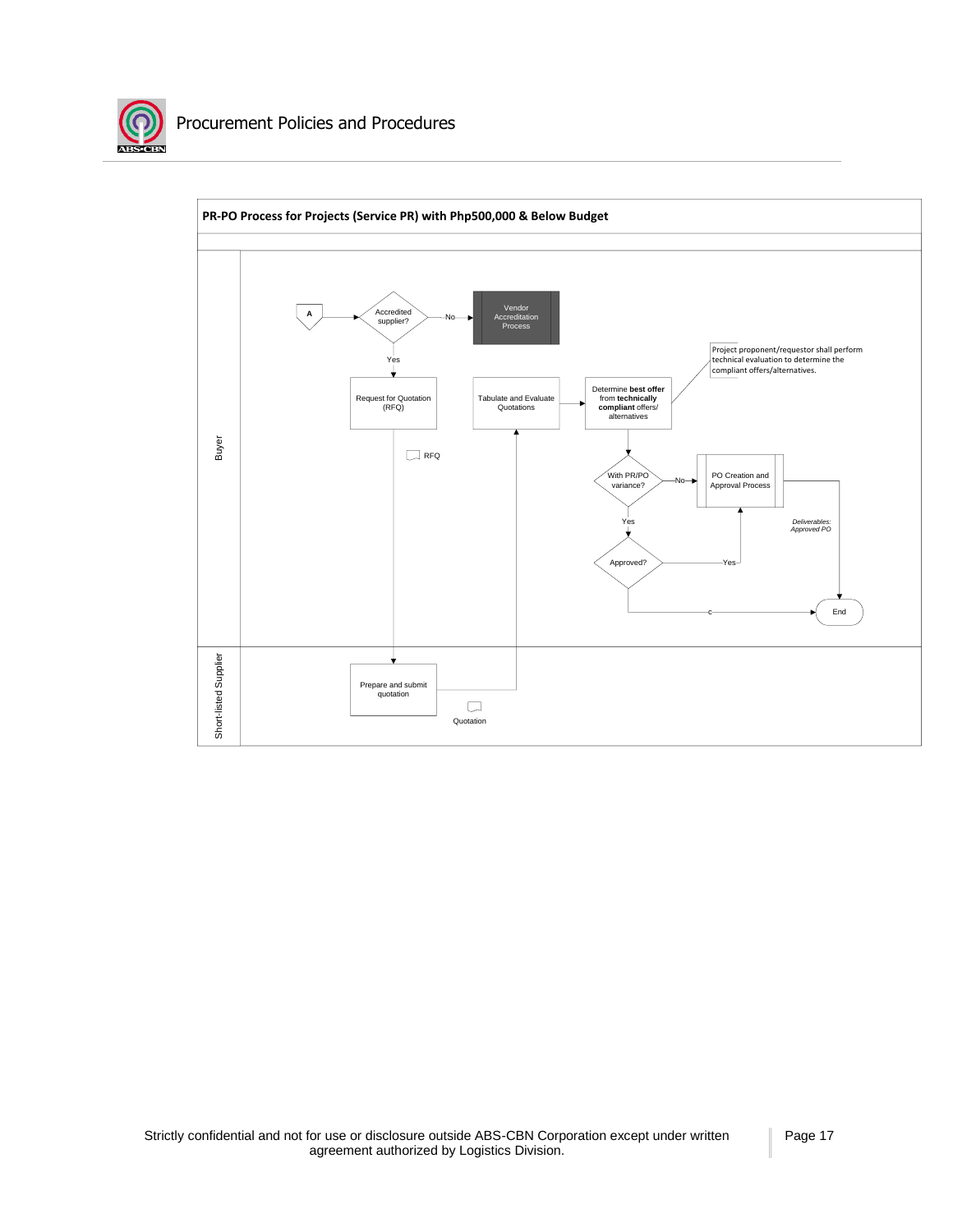

## **4. Cost Validation (for completed projects)**

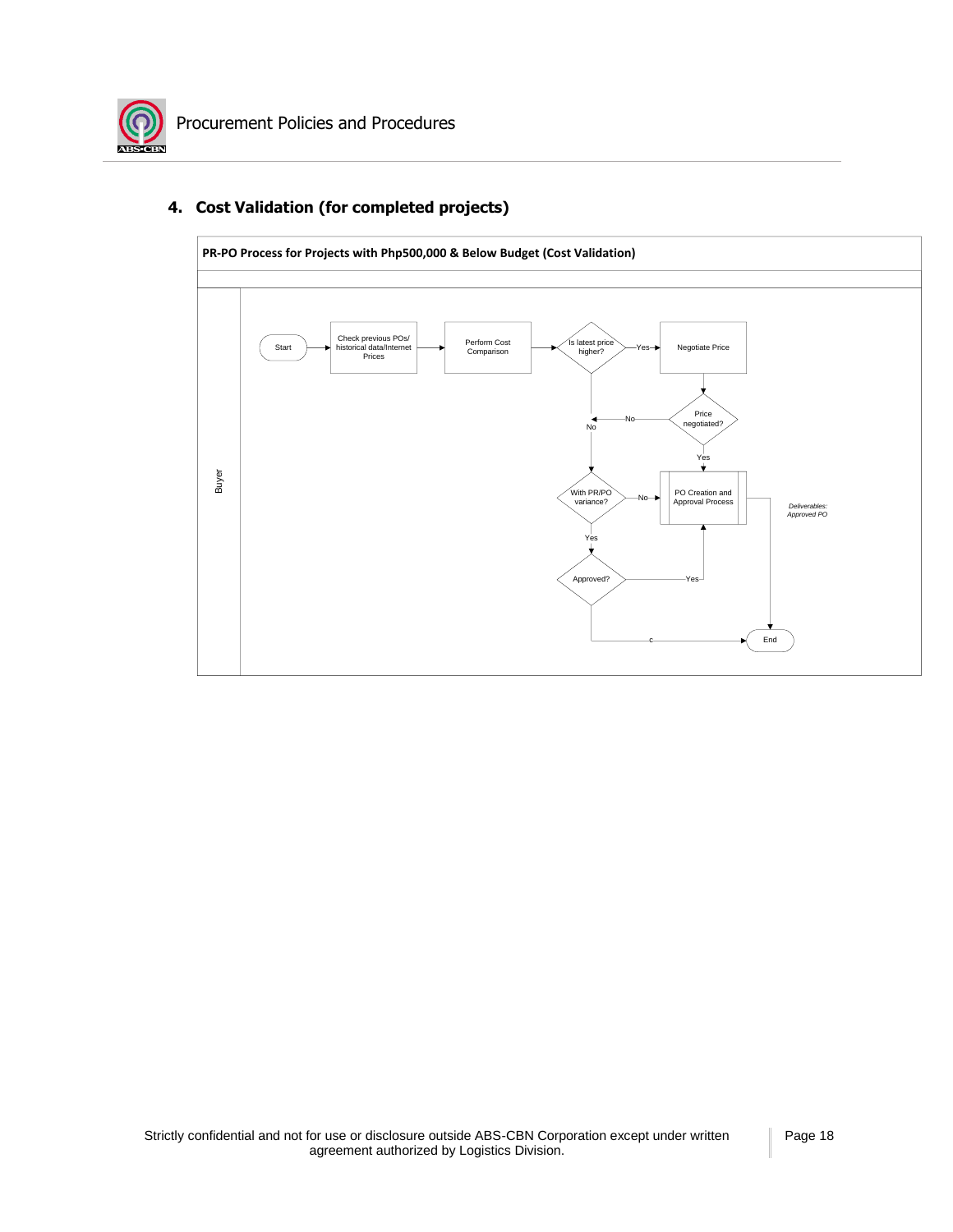

#### 5. **Cash Purchase Process**

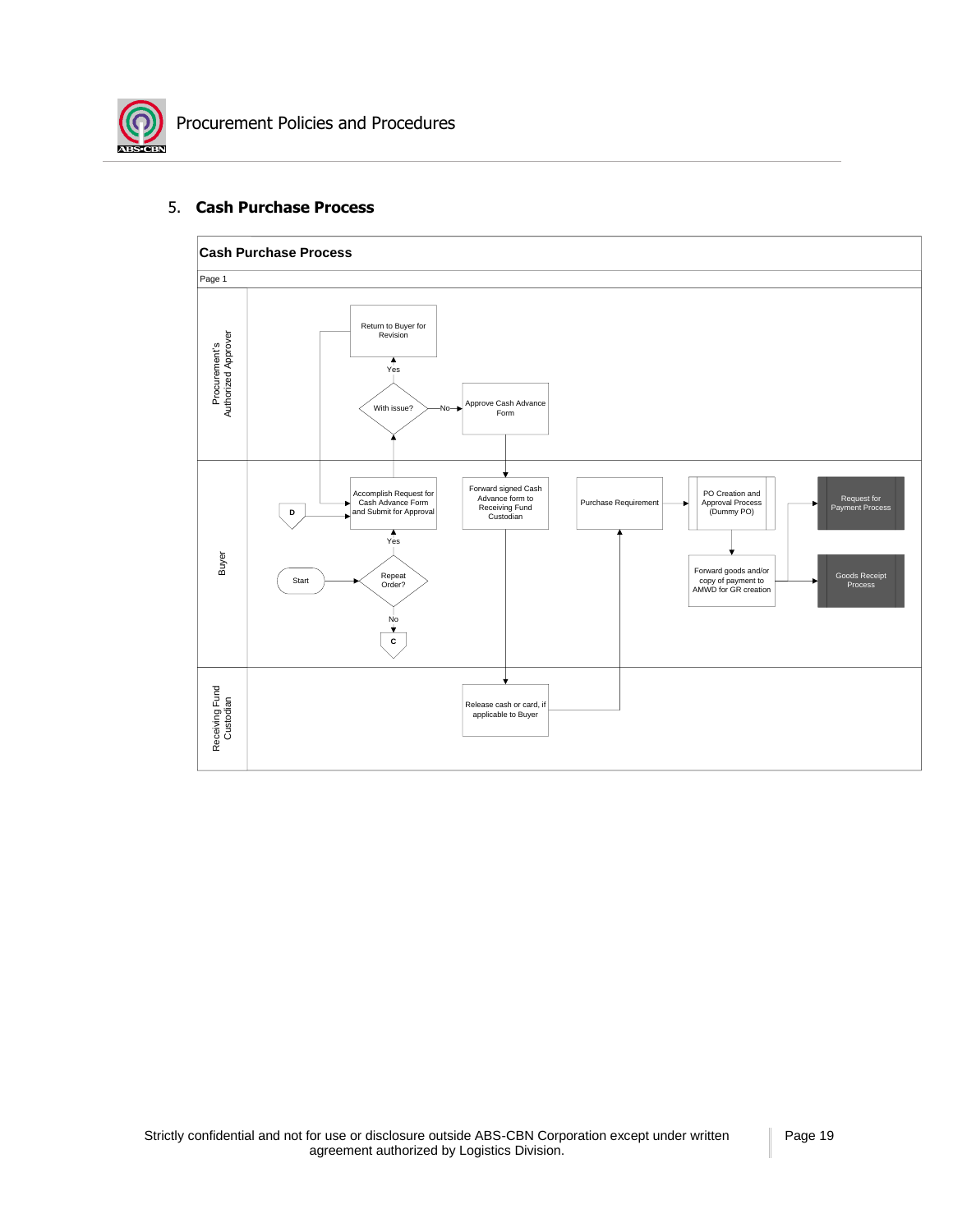



Note: Refer to the following Cash Advance and Purchase Card guidelines:

- ABS-LOG-PR-2017-M10001\_Procurement Revolving Fund Guidelines
- ABS-LOG-PR-2017-M10002\_Purchase Card Policy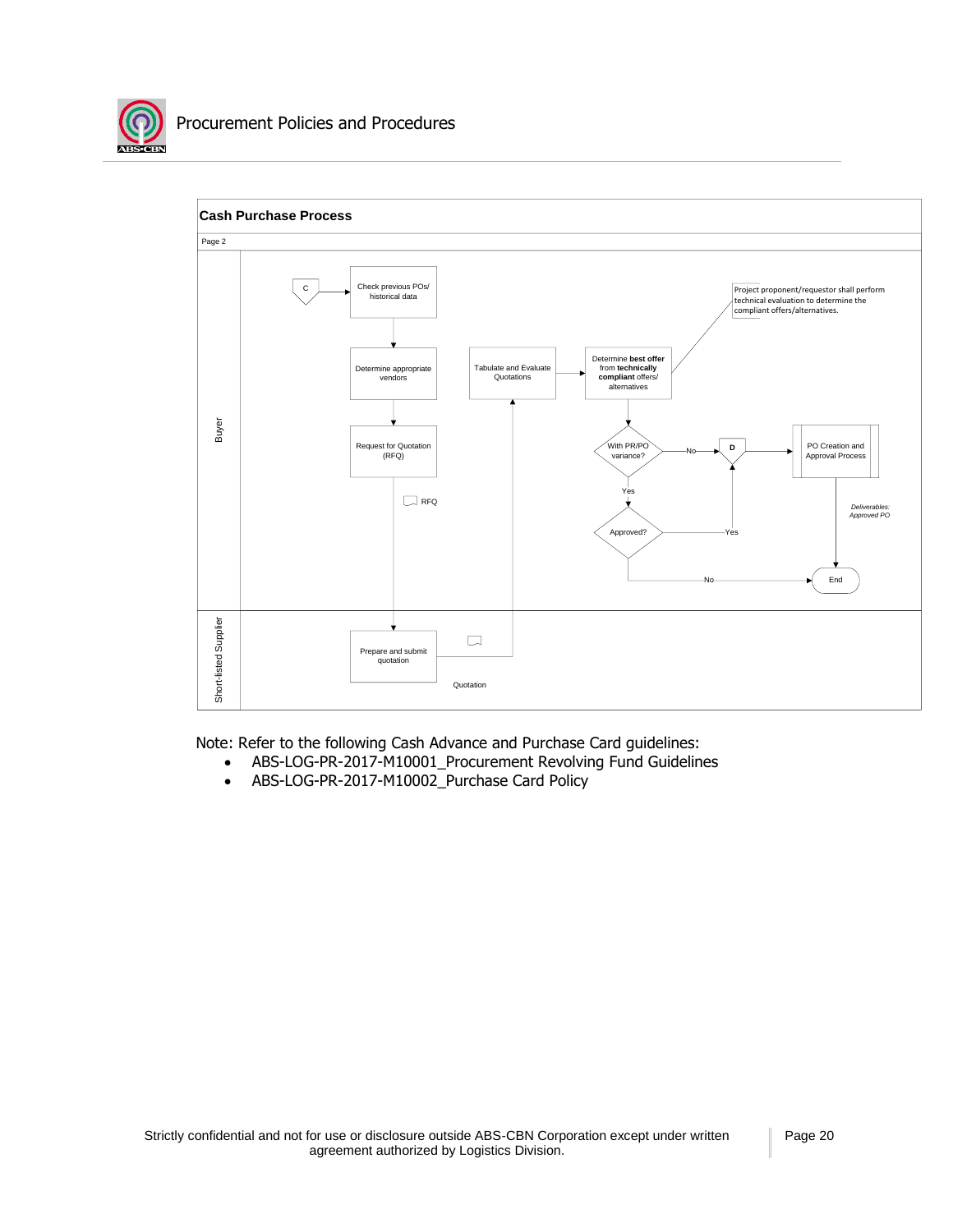

#### 6. **Emergency Purchase**

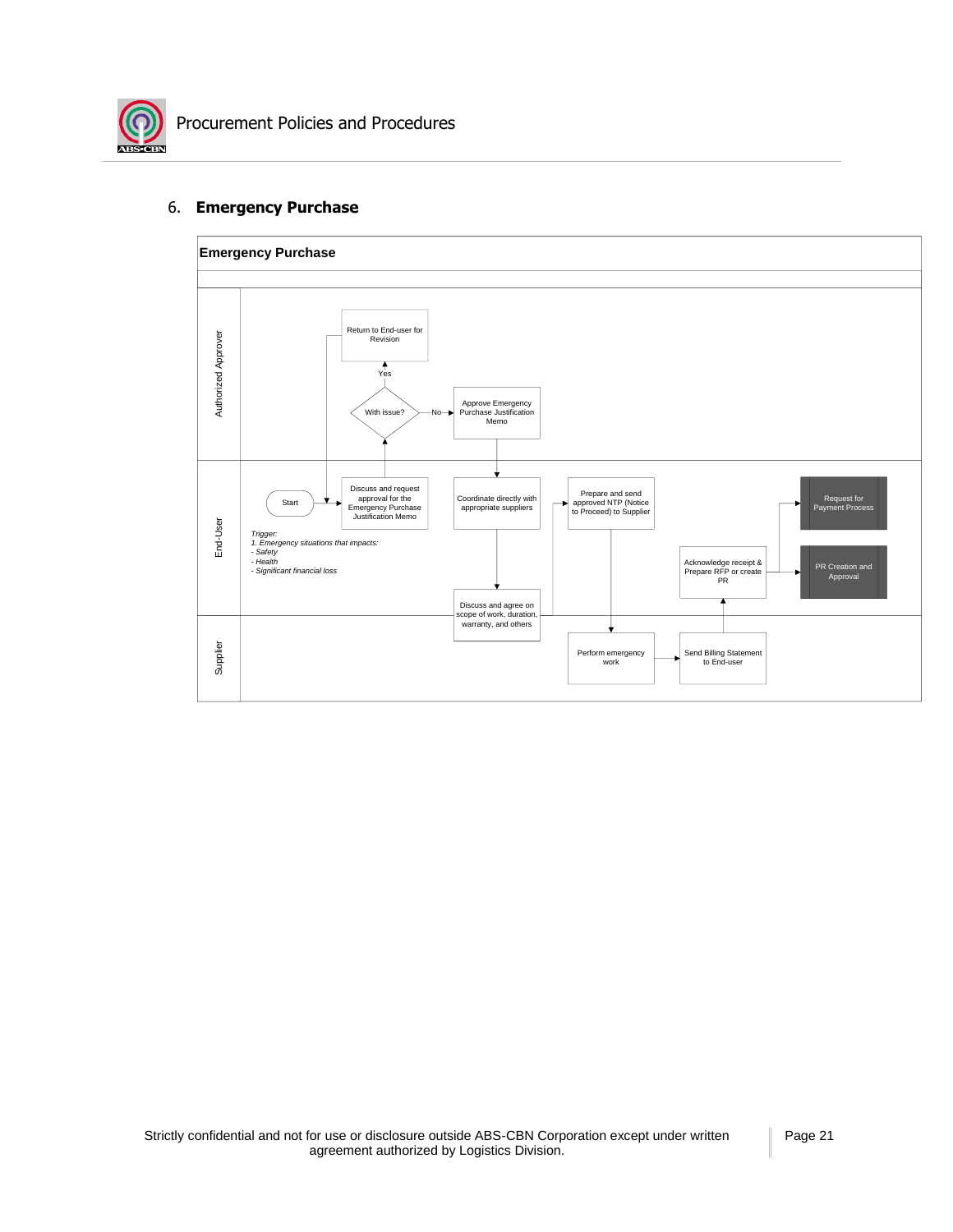![](_page_22_Picture_0.jpeg)

![](_page_22_Figure_2.jpeg)

### 7. **Purchase Through Outline Agreement (Contract)**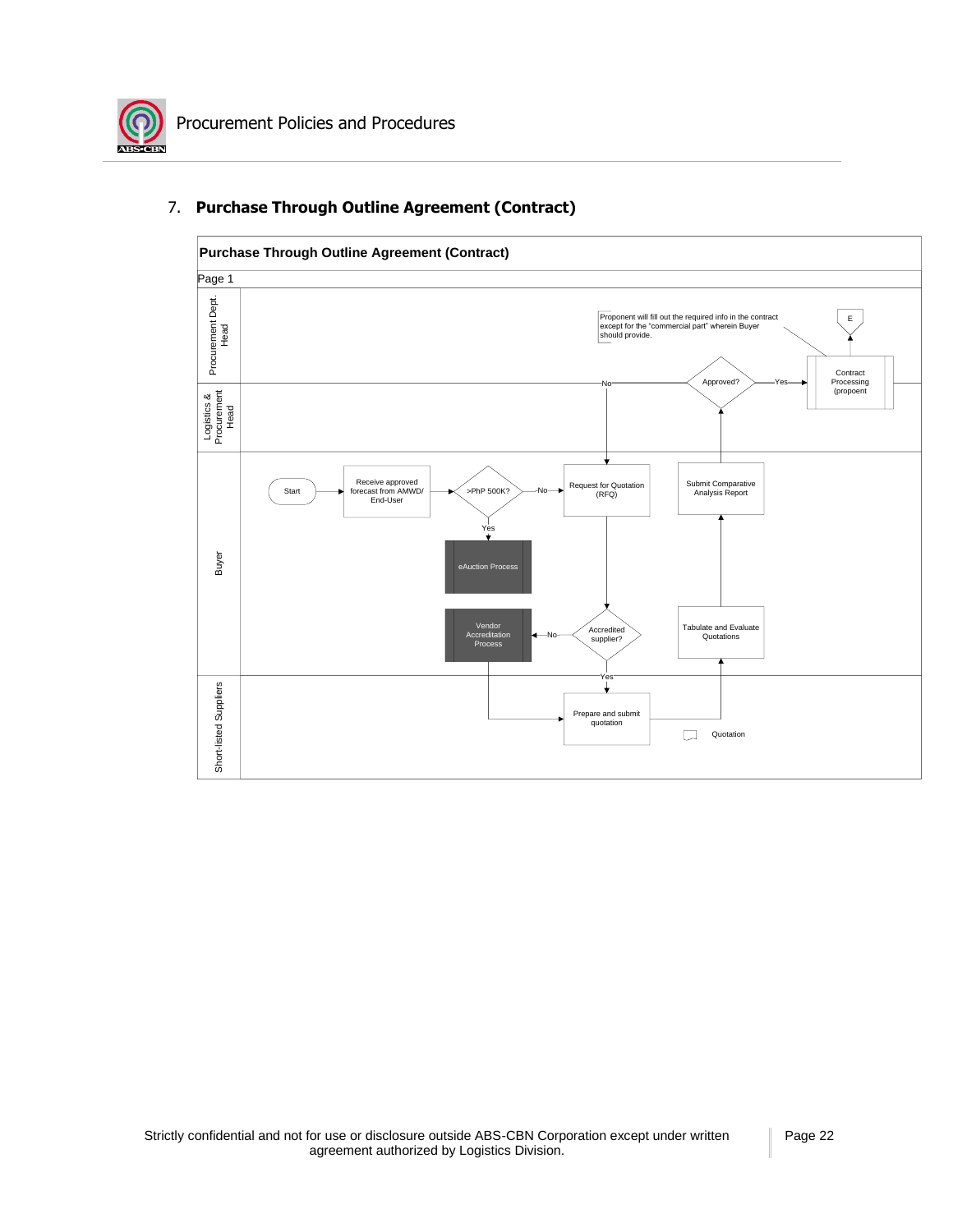![](_page_23_Picture_0.jpeg)

![](_page_23_Figure_2.jpeg)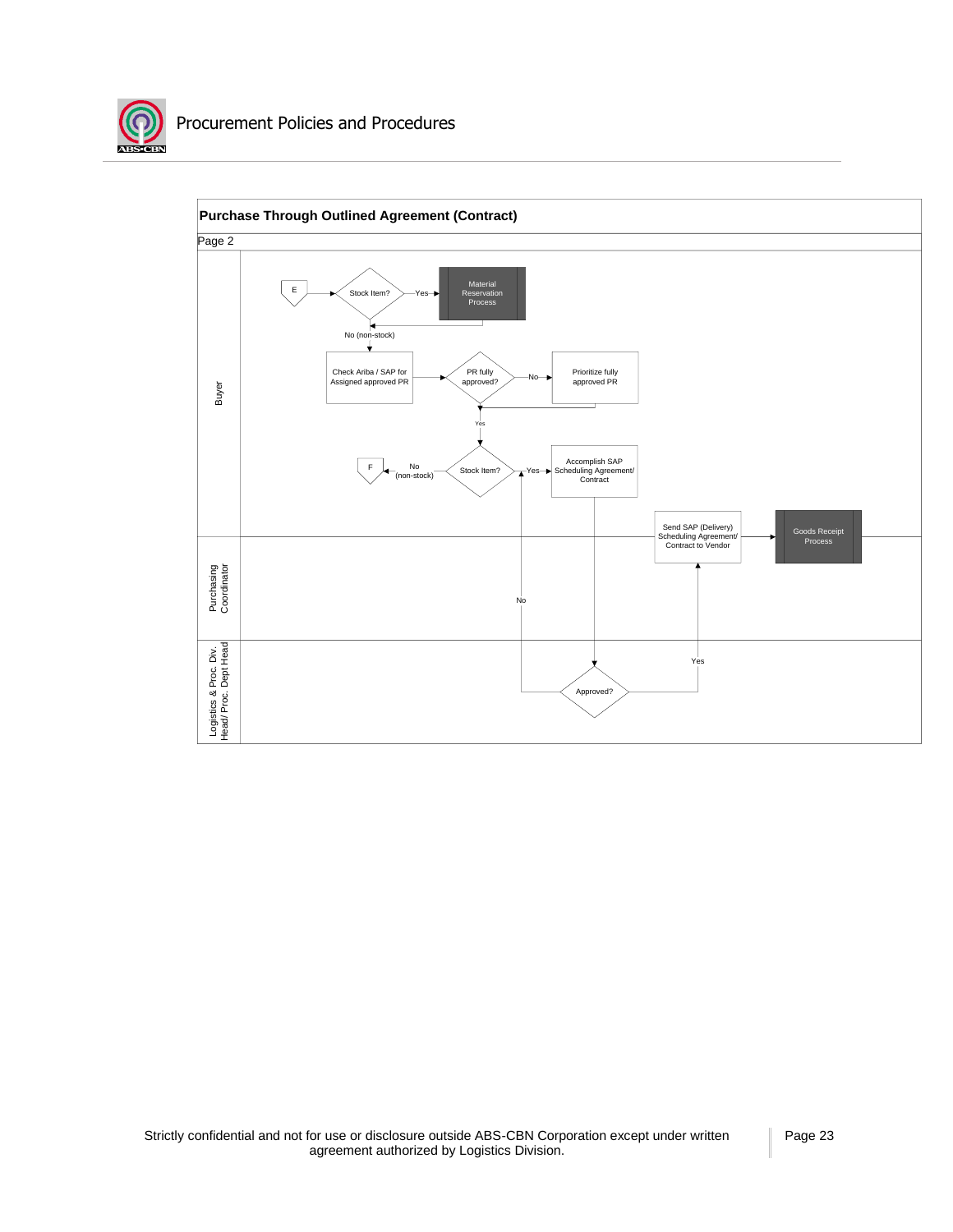![](_page_24_Picture_0.jpeg)

![](_page_24_Figure_2.jpeg)